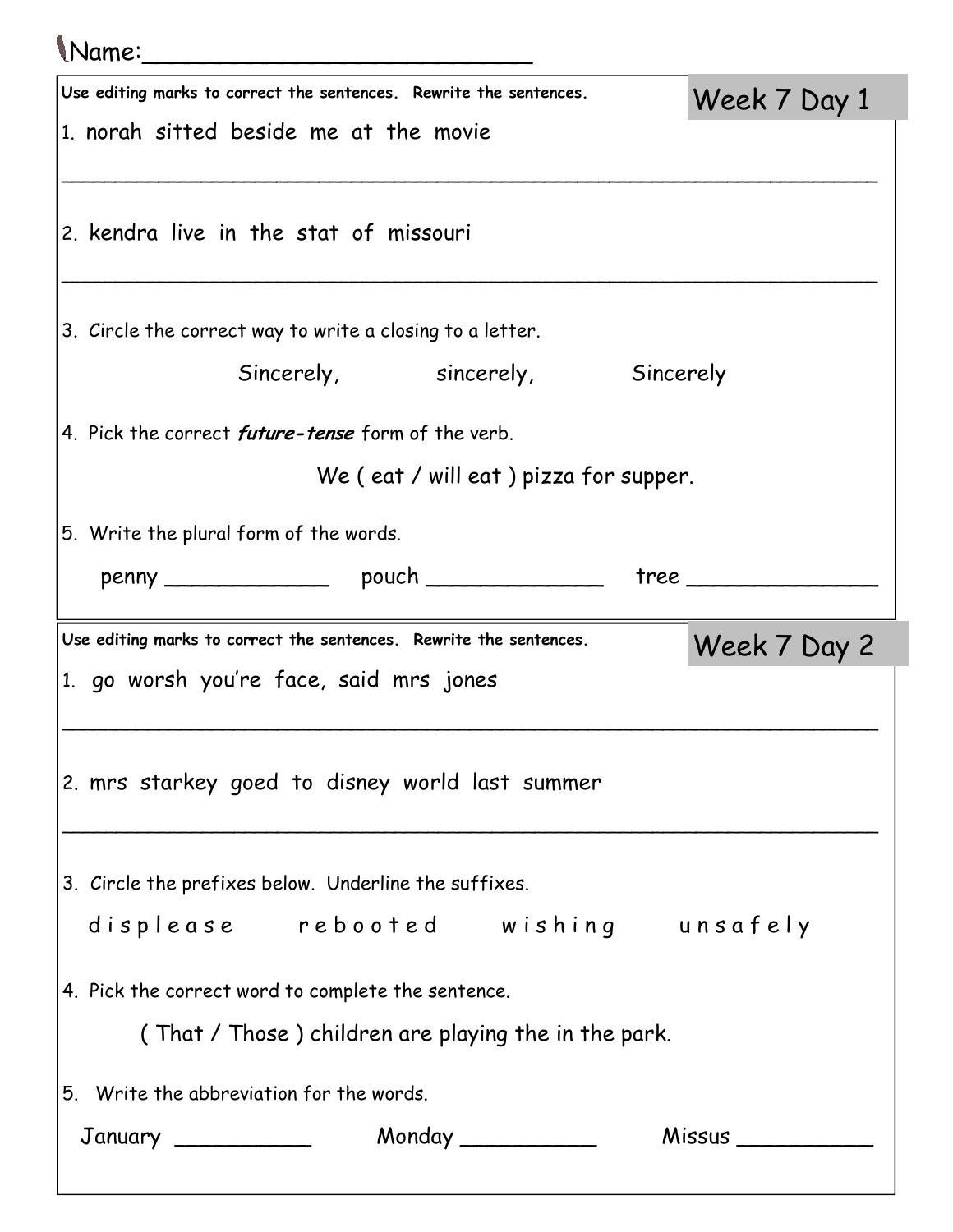| (Name:                                                                                                                                  |  |  |              |  |
|-----------------------------------------------------------------------------------------------------------------------------------------|--|--|--------------|--|
| Use editing marks to correct the sentences. Rewrite the sentences.<br>Week 7 Day 3                                                      |  |  |              |  |
| 1. can you hand me those tool? asked dad                                                                                                |  |  |              |  |
| 2. mr francis went to nashville, tennesse to work                                                                                       |  |  |              |  |
| 3. Circle the correct word to show the bike cannot be used.                                                                             |  |  |              |  |
| The bike is ( useless / useful ) with a flat tire.                                                                                      |  |  |              |  |
| 4. Write the correct helping verb on the line. (have, has, had, am, are, is, was, were)<br>Our class ______________ going to lunch now. |  |  |              |  |
| 5. Circle the correct comparative ending. (er or est)                                                                                   |  |  |              |  |
| This test is (harder / hardest) than the last one.                                                                                      |  |  |              |  |
|                                                                                                                                         |  |  |              |  |
| Use editing marks to correct the sentences. Rewrite the sentences.                                                                      |  |  | Week 7 Day 4 |  |
| 1. ellen was hopeless that she could go to africa                                                                                       |  |  |              |  |
| 2. do we need nin or ten of this rulers                                                                                                 |  |  |              |  |
| 3. Pick the correct word to complete the sentence.                                                                                      |  |  |              |  |
| (This / These) orange is rotten.                                                                                                        |  |  |              |  |
| 4. Circle the action verbs in the sentence below. Underline the helping verb.                                                           |  |  |              |  |
| Maya is jumping on the trampoline.                                                                                                      |  |  |              |  |
| 5. Write the contractions correctly on the lines.                                                                                       |  |  |              |  |
|                                                                                                                                         |  |  |              |  |
|                                                                                                                                         |  |  |              |  |